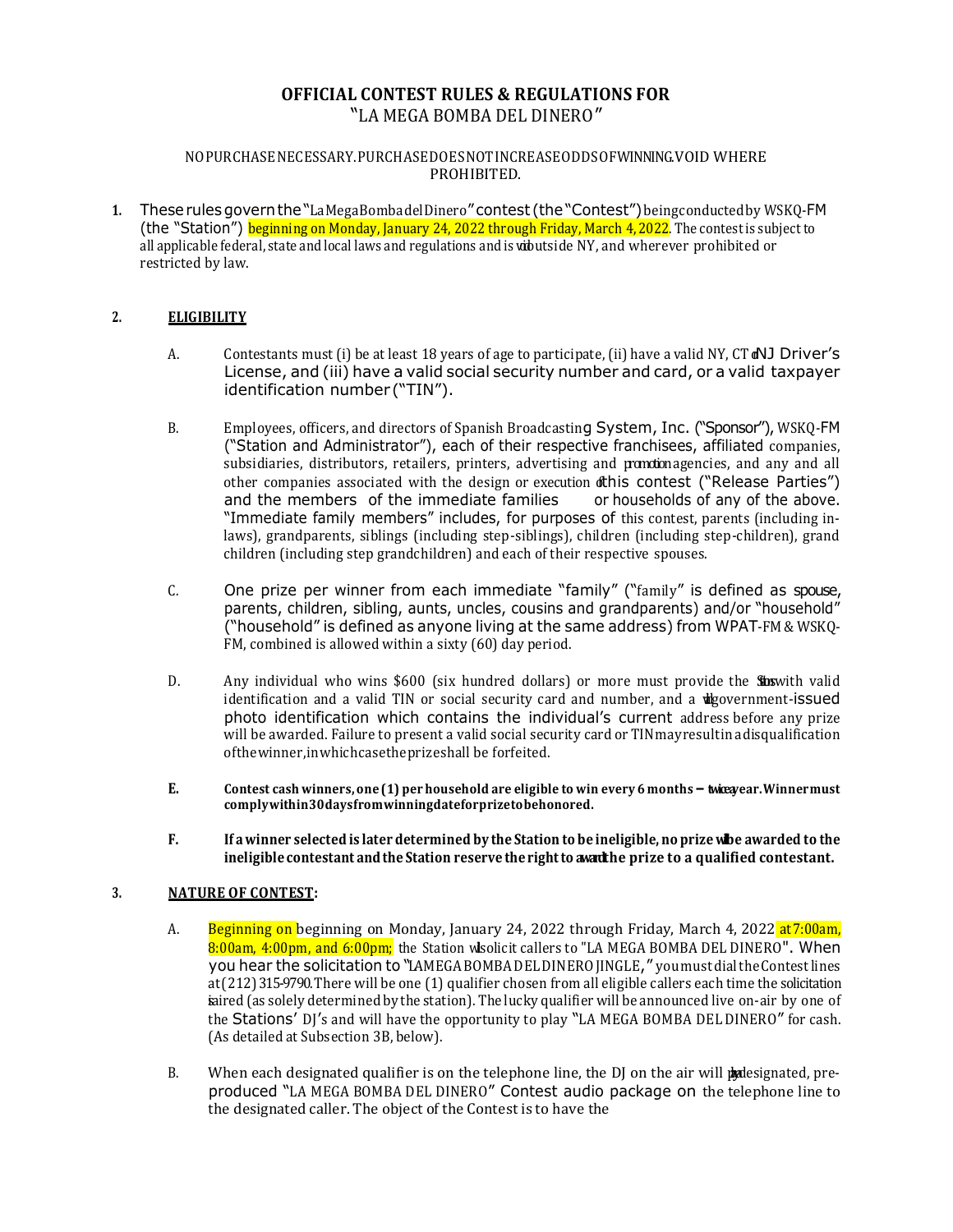designated qualifier calls after they hear the jingle for the "Mega Tombola del Dinero," winner selected will have to state at what time they hear the jingle If the designated qualifier clearly says the time the listeners play LA MEGA BOMBA DEL DINERO. As the Cotaudio package plays, dollar amounts between \$5.00 and \$1,000.00 will be announced inincreasing increments of \$5.00 to \$100.00 eachtime and the designated caller needto saidstop before the bomb sound plays and the designated callerwinthelast amount of money play by the audio package if the sound of the bomb get to play the designer caller lose If the designated caller does not correctly answer the time the jingle was played (as determined by the Stations), the game is over and no dollar amount is awarded. Subjectto verification of eligibility and compliance with these Official Rules, each qualifier will receive his or her winnings in the form of a check. Station decisions are final.

- C. The use of automatic telephone dialing equipment or other software or computer assisted dialing equipment is prohibited and will result in disqualification. Station are not responsible for loss of service to the Contest line or for a contestant's failure to reach the Contest line due to contestant error, malfunction of any network or system, congestion, overload, busignals, or any other factor that may prevent an individual from completing his or her phone call, or any interruptions or technical difficulties including those that may prohibit, prevent, or interfere with the submission of an entry or completion of a phone call. In the event of interruption of power or telephone service to Stations during a call-in time of the Context and prior to accepting the designated caller, the Contest call-in period affected by  $\mathbf{t}$ interruption may be replayed at the resumption of service, in Stations' sole discretion. EACH PARTICIPANT ACKNOWLEDGES AND AGREES THAT ANY TELEPHONE CALLS PLACED TO THE STATIONS' CONTEST LINE MAY BE BROADCAST LIVE ONSTATIONS AND ALSO MAY BE RECORDED FOR USEON AIR AT A LATER TIME.
- D. By participating in the Contest, participants agree to be bound by these Official Rules alle decisions of the Station, whose decisions shall be final, binding and conclusive on dmatters relating to this Contest. The Station reserves the right to disqualify any participant or winner and may refuse to award any prize to a person who is ineligible or who **the**Station believe has violated any rule, gained unfair advantage in participating in the Contest, or obtained winner or qualifier status using fraudulent means. The Stations will interpret these rules and resolve any disputes, conflicting claims or ambiguities concerningthe rules or theContest andthe Station decisions concerning such disputes shall be final. If the conduct or outcome of the Contest is affected by human error, any mechanical malfunctions or failures of any kind, intentional interference or any event beyond the control of the Stations, the Stations reserve the right to terminate this Contest, or make such otherdecisions regarding the outcome as the Stations deem appropriate. All decisions will be made by the Stations are final.
- E. WARNING: ONLINE LISTENERS TO STREAMED BROADCASTS MAY EXPERIENCE A LAGNTRANSMISSIONS DUE TO BUFFERING LIMITATIONS. CONTEST PARTICIPANTS SHOULD NOT RELY ON STREAMED BROADCASTS. (Restrictions Apply)(See below).
- F. IMPORTANT! Only calls received to the studio contest phone number above are eligible to win (cato the main radio station phone number or any other phone numbers are not acceptable).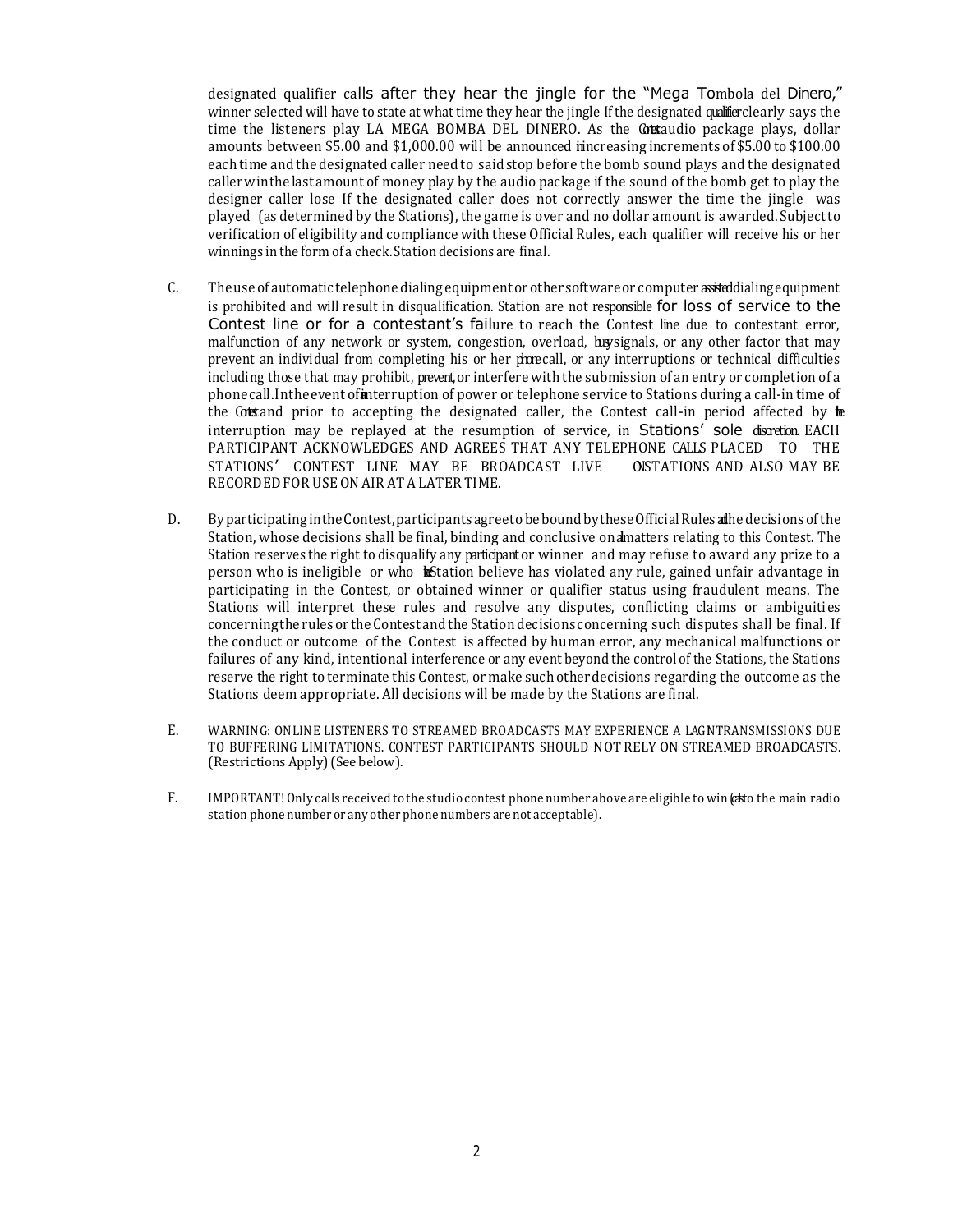## **4. CONDITIONS FOR PARTICIPATION**

The Station is not responsible for mechanical, technical, electronic, communications, telephone, computer, hardware or software errors, malfunctions or failures of any kind, including: failed, traffic congestion **d**elephone lines.

No mechanical duplication of entries will be allowed. The Station is not responsible for any constitution problems or phone problems on the entryside. Allentries become the exclusive property of the Station. Butering this Contest, participants agree to be bound by these Official Rules and the decisions of the Station whose decisions shall be final, binding and conclusive on all matters relating to this Contest.

The Station reserves the right to disqualify any participant or winner and may refuse to award any prize to aperson who is ineligible or who the Station believes has violated any rule, gained unfair advantage in participating in the Contest, or obtained winner status using fraudulent means. The Station will interpret these rules and resolve any disputes, conflicting claims or ambiguities concerning the rules or the Contest and the Station's decisions concerning such disputes shall be final.If the conduct or outcome of the Contest is affected by human error, any mechanical malfunctions or failures of any kind, intentional interference or any event beyond the control of the Station, the Station reserves the right to terminate this Contest, or make such other decisions regarding the outcome as the Station deems appropriate. All decisions will be made by the Station and are final.

# **5. PRIZES**

- Up to one hundred and thirty (130) qualifiers will win cash prizes between \$0 and \$1,000.00**.** The total combined value of all prizes awarded to qualifiers will not exceed \$5,000 per week. If the total amount awarded to qualifiers reaches \$5,000 for that welduring the Contest period, no additional listeners will be qualified.
- Nosubstitutions permitted except at the sole discretion of the Station, in which case parize of greater or equal value will be awarded. The Station makes nowarranty with respect to any Contest prize and is not responsible for cancellation or postponement. The cash equivalent of any portion of any Contest prize is not permitted, exceptatt**i**Station's sole discretion. The Stationwill report valueof prizes as required by law.
- **6. ODDSOFWINNING.** The odds ofwinning depend on the number of eligible participants.
- **7. RELEASE.** By participating in the Contest each participant waives any and all claims of liability against the Stations, Spanish Broadcasting System, Inc., its subsidiaries, affiliates and participatingsponsorsandtheir respective employees,directors,shareholdersandagents,from any and all claims, liabilities and damages arising directly or indirectly out of the award ofthe prizeorthatmaybesustaineddirectlyorindirectlyinconnection with this Contest, for any personal injury or loss which may occur from the conduct of, or participation in, the Contest, or from the use of any prize or for any claims, liabilities, losses, repairs, damage or injuries arising out of or in conjunction with the services, merchandise or other benefits obtained by the winner this Contest. In order to receive a prize, participants must sign an official waiver form provided whe Station.
- 8. **REDEEMING OF PRIZE.** All prizes, including cash prizes won by qualifiers during the Contest period will be available within thirty (30) business days of the date Qualifier completes all required Station documents. (Restrictions applies)
- **9. PUBLICITY, USE OF PERSONAL INFORMATION.** By participating, all participants andwinner(s) grant the Stations permission to use their names, characters, photographs, voices biographical information and likenesses in connection with promotion of this Contest and waie any claims to royalty, right, or remuneration for such use. By participating in the Contesparticipants agree that the Stations may disclose personal information obtained from participants in the Contest to third parties and use such information for marketingandother purposes.
- 10. Anytaxor additional expenses incurred as a result of the prize are the sole responsibility of wyinner. The value of anyprizeawardedtoawinnermaybereportedfortaxpurposesasrequired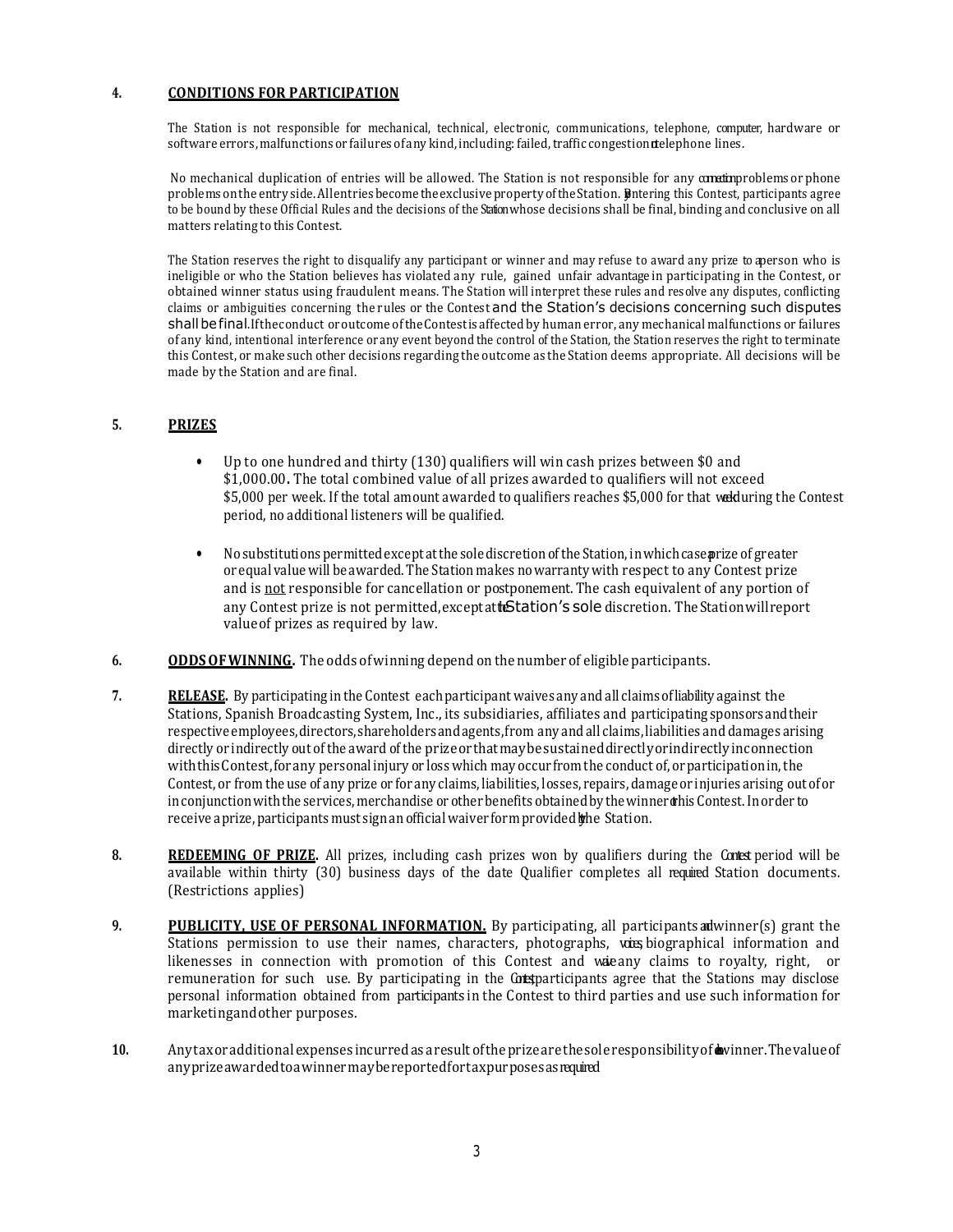by law. Each winner is solely responsible for reporting and paying any and all applicable **ta** related to the prize(s) and paying any expenses associated with any prize that is not specifically provided for in these official rules. Any person winning over \$600 in prizes from the Station wheceive an IRS form 1099 at the end of the calendar year and a copy of such form will be filed with the IRS.

- **11.** Prizes may not be substituted, are not transferable, redeemable for cash or exchangeable for **p**ther prize. Prizes may not be claimed or used by any person other thanthe winner.
- **12.** The Station reserves the right to award additional prizes throughout the Contest.
- **13.** Any rule changes after the Contest begins must not disadvantage Contest participants and will be announced promptly and conspicuously.
- 14. The name of the listener that appears on the official/original entry form is the winner **daparticular contest.**
- **15.** The Station disclaims all liability for any delays, misdelivery, loss, or failure in the delivery of **a**tem sent by mail, courier, express mail or other delivery method. The Station is not responsible for mechanical, technical, electronic, communications, telephone, computer, hardware or software errors, malfunctions or failures of any kind, including: failed, traffic congestion delephone lines.
- **16.** Each winner must submit proof of eligibility and sign the Station's release form to claim the prize. Void where prohibited. In the event the Station is prevented from continuing with the Contest  $\phi$  the integrity and/or feasibility of the Contest is severely undermined by an event beyond bestation's control the Station may substitute prizes of equal or greater value or discontinue the Contest at any time. In no event will the Station be obligated to award more than the number oprizes stated in these Official Rules. The Station disclaims any responsibility to notify participants of any aspect related to the conduct of theContest.
- 17. The conduct of the Contest is governed by the applicable laws of the U.S., which the precedence over any rule tothecontraryherein.TheStationsshallfollowtheapplicablelaws forposting of a prize bond,furnishinglists of winners, running specific on-air disclaimers, providing specific writteninformationaboutthecontest, etc., as requiredbylocal,stateand federal law.
- **18.** A copy of these rules and regulations are available during normal business hours at the stational at the radio station's websites at [www.lamega.com](http://www.lamega.com/) and will be retained and available fipublic inspection at the Station's offices located at 11 East 26<sup>th</sup> Street, 19<sup>th</sup> Floor New York, M10010.
- 19. Contest Sponsor: This contest is sponsored by Spanish Broadcasting System, Inc., 11 East **25**treet 19th Floor New York, NY 10010

[Acknowledgment Follows]